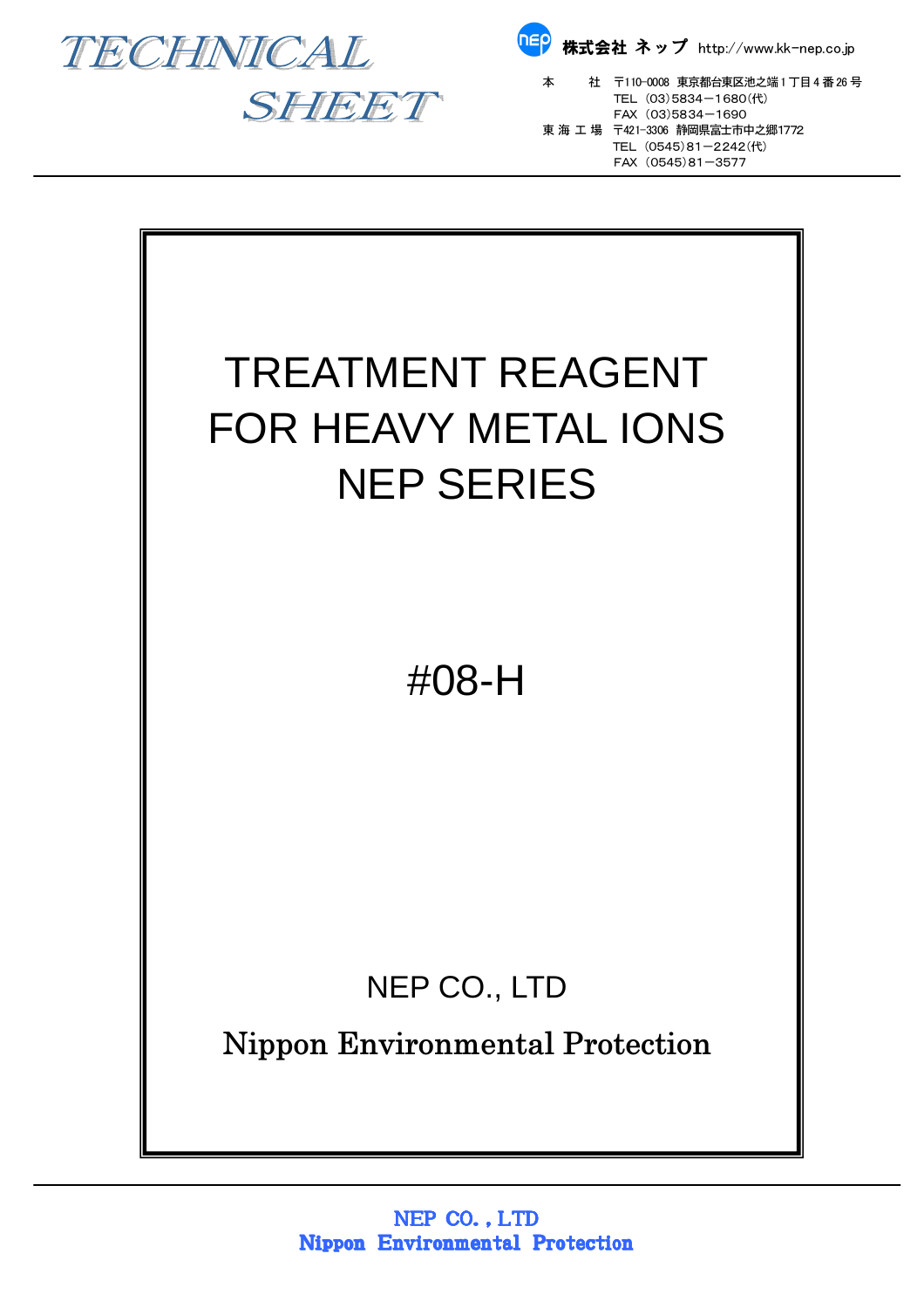

SHEET

| <mark>『『</mark> 》株式会社 ネップ http://www.kk-nep.co.jp |                                                                                                               |
|---------------------------------------------------|---------------------------------------------------------------------------------------------------------------|
| 本                                                 | 社 〒110-0008 東京都台東区池之端1丁目4番26号<br>TEL (03)5834-1680(代)<br>FAX (03)5834-1690<br>東 海 工 場 〒421-3306 静岡県富士市中之郷1772 |
|                                                   | TEL (0545)81-2242(代)<br>FAX (0545)81-3577                                                                     |

## NEP Series

Heavy metals in waste water of factories have been deposited and separated as hydroxides. There are plenty of methods based on a type of industry and a kind of toxic materials. It may be fairly difficult to be less than figure of regulations by such general treatment. The best procedure is demanded by a type of industry, facilities and treatment equipment, an actual figure of regulations. We have developed "NEP Series" as treatment reagents for heavy metal ions. The NEP Series reagents react with various heavy metal ions to form insoluble salts, which are easy handled to dispose. The NEP Series reagents for heavy metal ions have wide applicable and extraordinary performance.

## Characteristic of NEP #08-H

1. It is suitable for treatment of Cu and Ni ions, especially.

It is possible to treat EDTA, ammonium chloride, ammonium persulfate, ammonium citrate, and pyrophosphates that are unable to be treated by usual neutralization way.

2. Elimination rate of heavy metals is extremely high.

This way has high elimination rate, compared to the conventional neutralization method.

3. Easy handling

Your present facilities can be used, to which just be added the reagent.

- 4. Wide applicable
	- Effective pH range is 7~13.

Several sort of heavy metal ions coexisted (two valences and more ions) can be simultaneously removed.

5. Do not cause to increase COD

Due to use just a proper dose to a concentration of heavy metal ions, the active ingredients combine completely with metal ions to be fixed, so that they are not exhausted into water layer.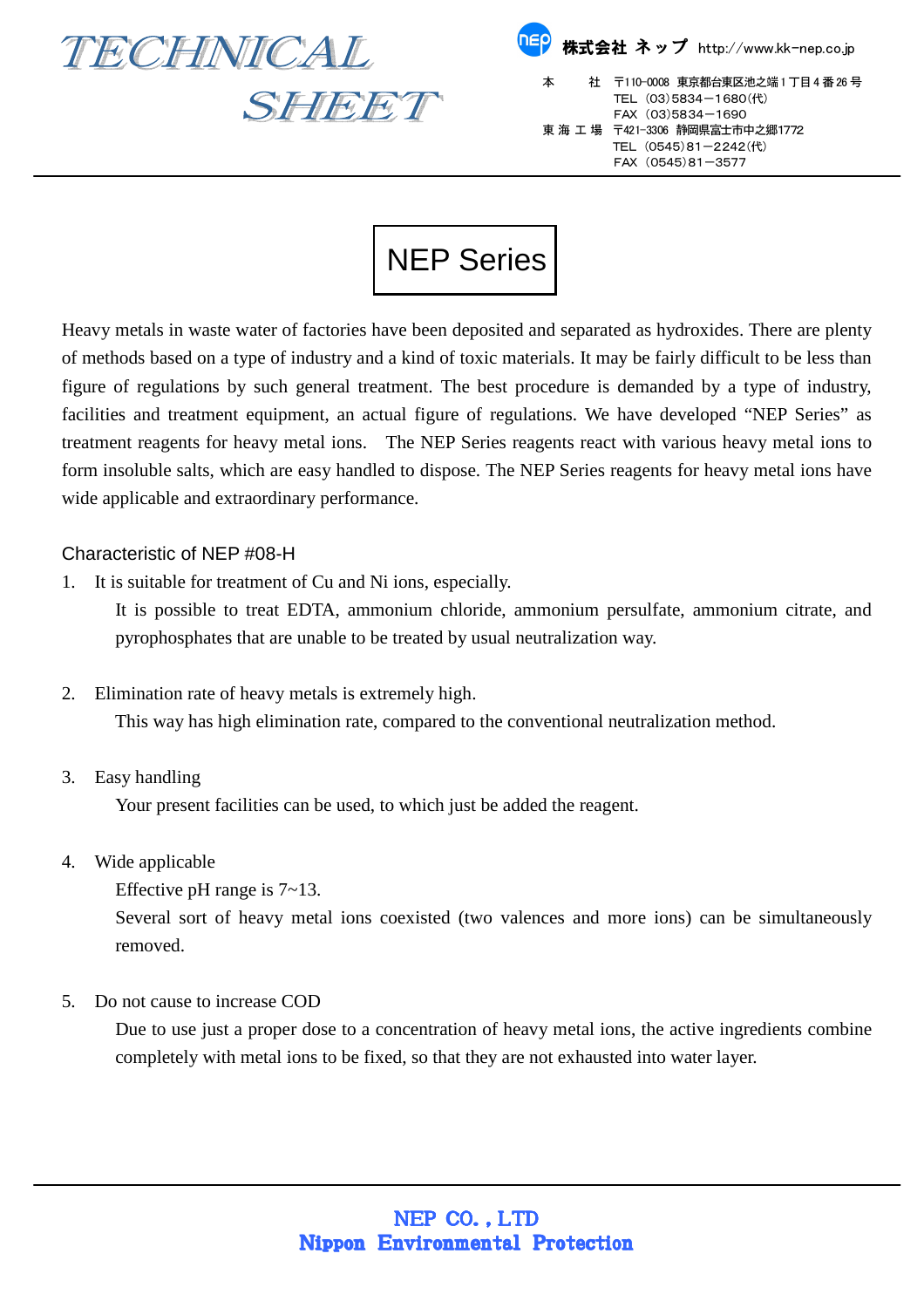

## How to use NEP #08-H

1. First it is adjusted to an appropriate pH by neutralization.

Heavy metal ions in a solution are to be flock as much as possible by way of neutralization. This process can effectively progress the following chemical reaction as well as saving amount of #08-H.

2. The point in use

#08-H is usually added to pH adjustment tank. #08-H is liquid. Use of dedicated tank is desirable. Do not mix to other chemicals. Both of neat solution and dilution can be used. #08-H is possible to be diluted freely based on an ability of adding pump and a size of tank.

3. Solution against a formation of fine flock

A color of reagent is rarely remained in upper liquid. The phenomenon is that the reaction product with  $\text{\#08-H}$  is very fine and uncondensed. One of the solutions is to use 1-3 times of inorganic aggregation auxiliary.

4. Use of polymer coagulant

It is the same as usual aggregation and precipitation way by neutralization. Polymer coagulant can be added after an addition of Condensation auxiliary agent, if you use. Do not use polymer coagulant when all solutions are filtered off, because filters may be clogged.

5. Addition amount of #08-H

The equimolar amount of #08-H is used to total heavy metal ions in waste water. Standard is that 0.1 mL (2-3 drops) of #08-H is used in 10 mg/L concentration of single heavy metal ion. Practical waste water containing several kinds of heavy metals, however, do not give theoretical result. Please ask to our NEP sales engineers about the reagent grade and addition amount. We can determine the best mode by a laboratory test.

Please read MSDS before use, although NEP #08-H is not a poisonoum substance nor a dangerous object.